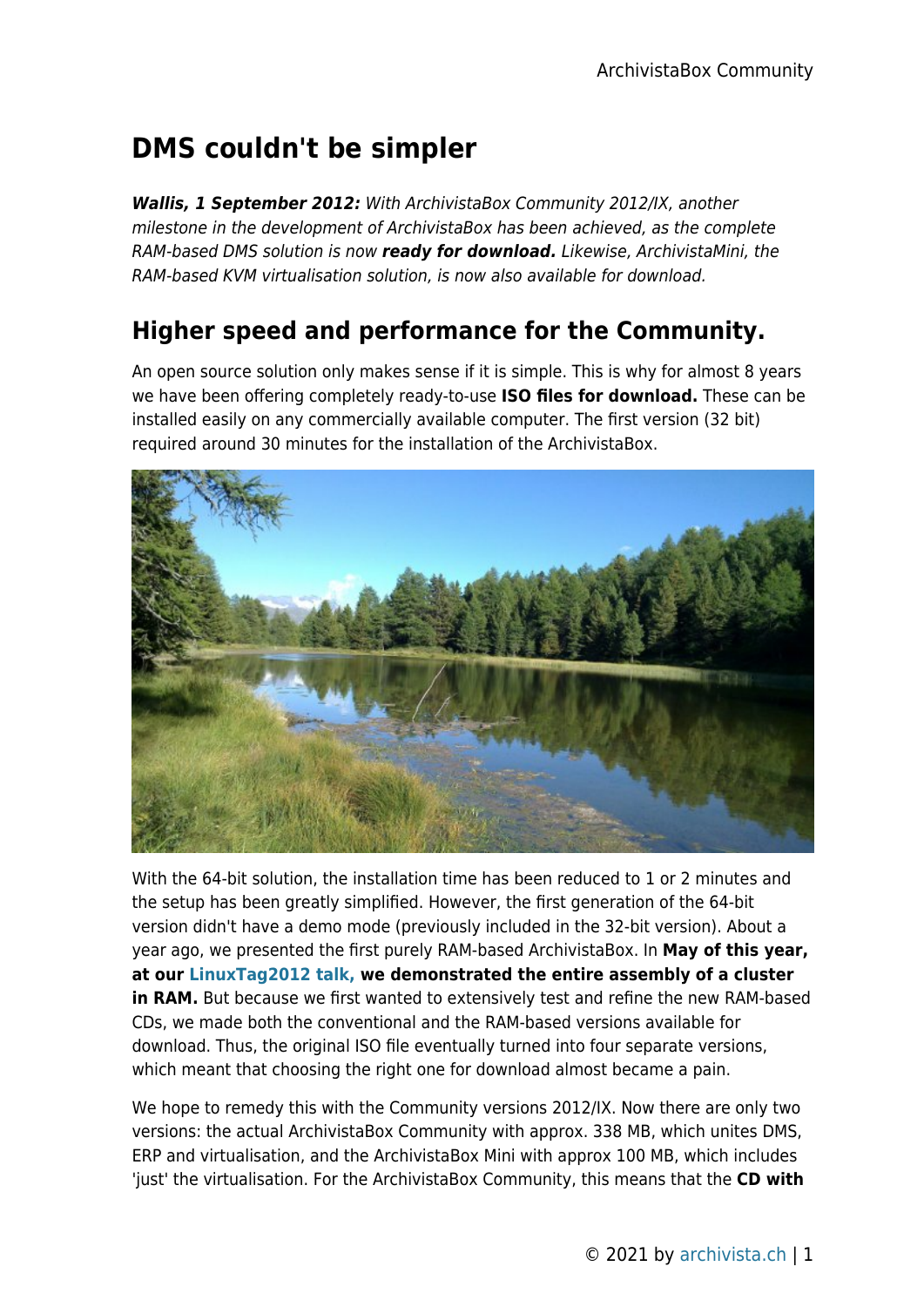**approx. 338 MB is less than half of its previous size** (just a year ago, it was still 690 MB). We don't think there will be any objections to smaller ISO files.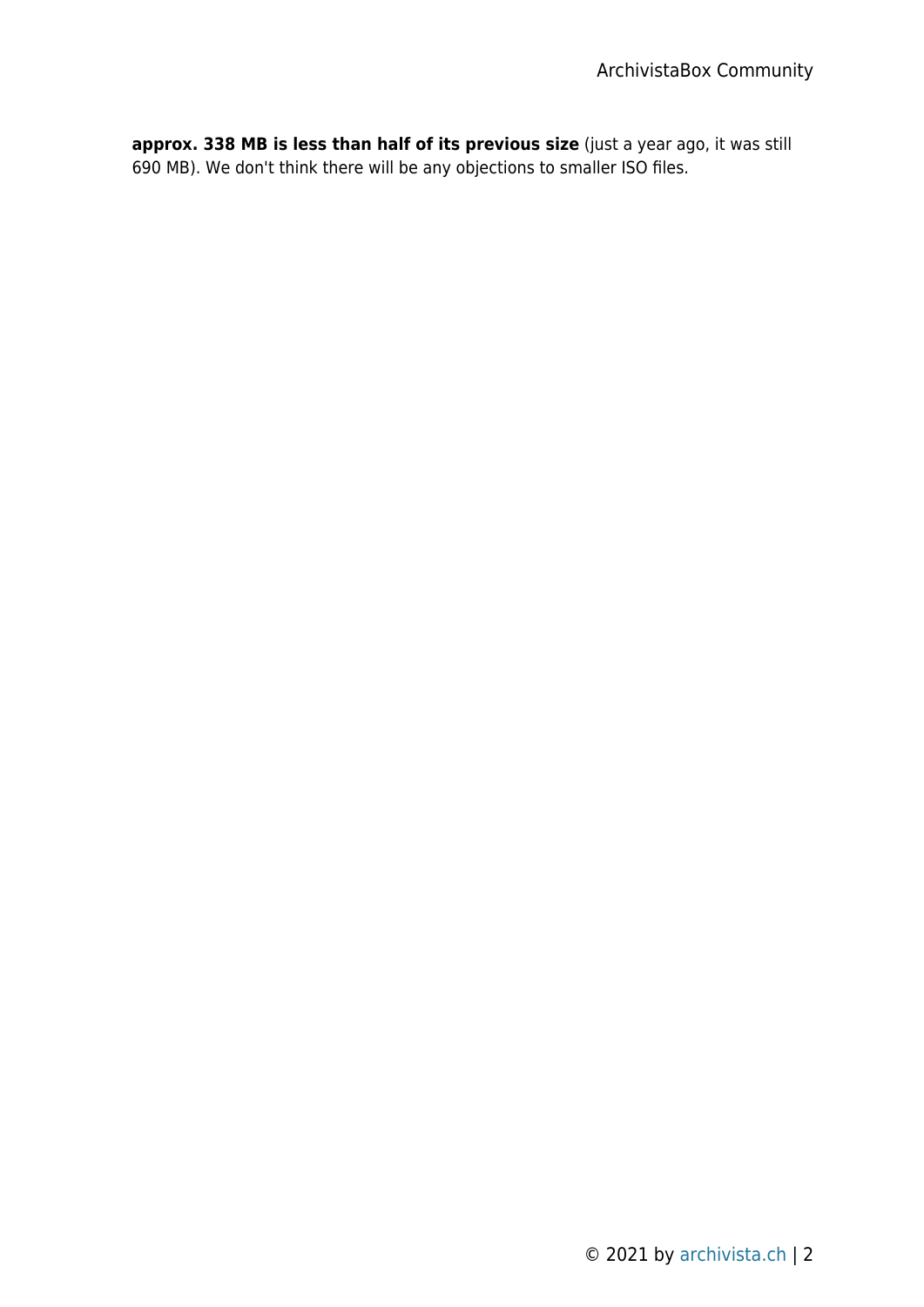

## **ArchivistaBox Community: zero-**

Both ArchivistaBox Community CDs run exclusively in RAM mode. All the user has to do is insert the CD or USB stick. Then ArchivistaBox can be started directly. The **system sets up independently and after approx. 1 minute (the [current record lies at](http://www.archivista.ch/de/media/avcomm.gif) [30 seconds,](http://www.archivista.ch/de/media/avcomm.gif) see here),** the ArchivistaBox is up and running and ready for productive work. In other words, **installation and the subsequent obligatory reboot are no longer necessary,** and ArchivistaBox can be put into operation directly as it is.

During this time, the entire Document Management System (DMS) is set up in RAM (operating system, MySQL database server, web browser, Apache server, KVM virtualisation (web-based), all necessary tools such as Perl, PHP, Cuneiform and Tesseract (OCR), drivers for scanners, the complete OpenOffice and other tools). For technologically inclined people it should be added that **in these 30 seconds, a total of 1.5 GB of software are deployed and that with the installed Debian Squeeze,** it is no problem at all to load additional packages with 'apt-get update' and 'apt-get install xyz'.

## **Demo mode with 'ram ramonly'**

Of course, all data (documents, virtualised guests) are stored on a hard drive, unless the ArchivistaBox is started up in the **demo mode with the option 'ram ramonly'.** The demo mode operates exclusively in RAM and data is therefore lost on reboot or